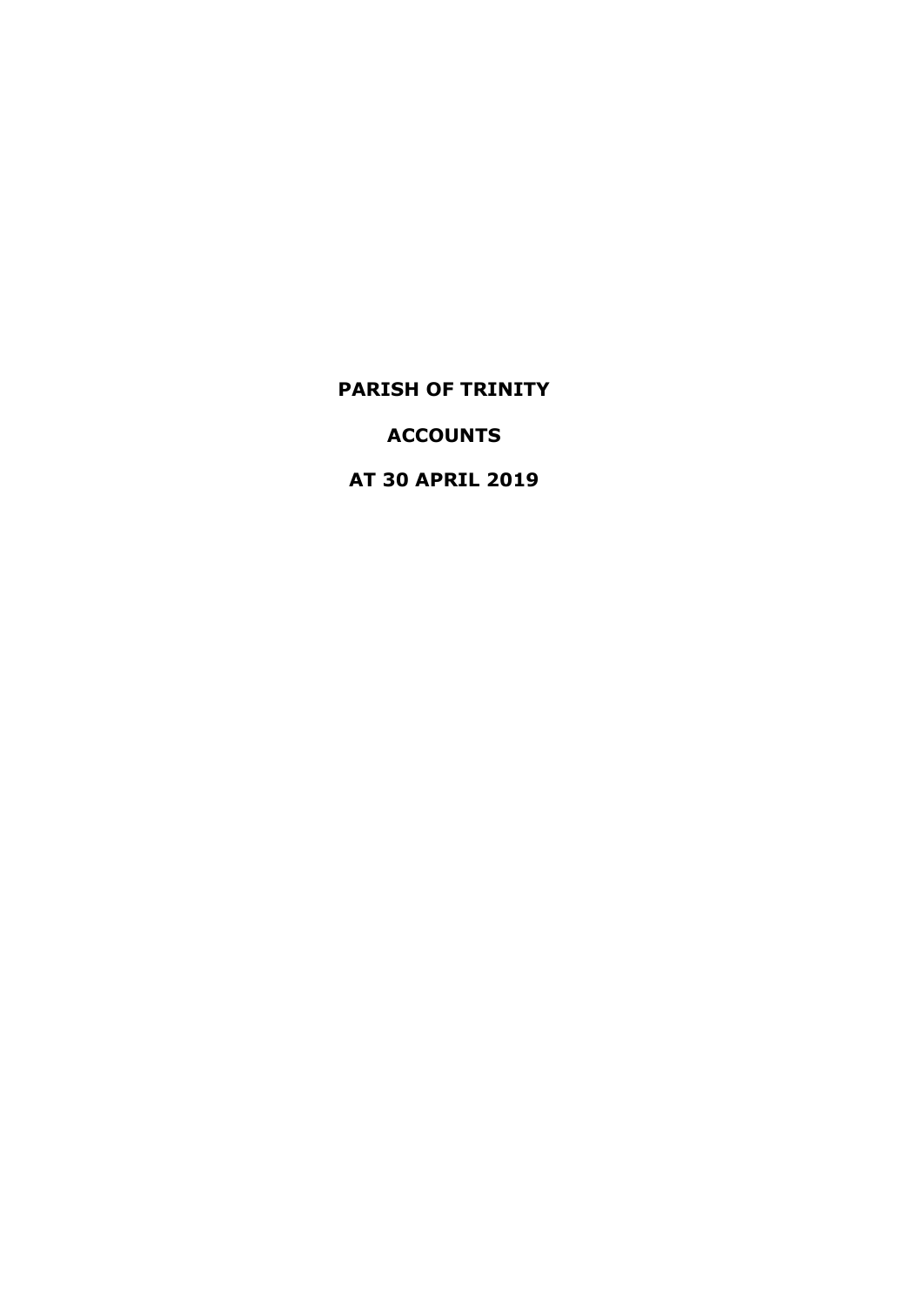## **INDEX TO THE ACCOUNTS FOR THE YEAR ENDED 30 APRIL 2019**

## Page

- 1/2 Independent Auditors' Report
- 3 Balance Sheet
- 4 General Account Summary
- 5 General Account Income
- 6 General Account Expenditure
- 7 Special Vote Expenditure
- 8 Roads Account Income and Expenditure
- 9 Parish Homes Income and Expenditure Account
- 10/15 Notes to the Accounts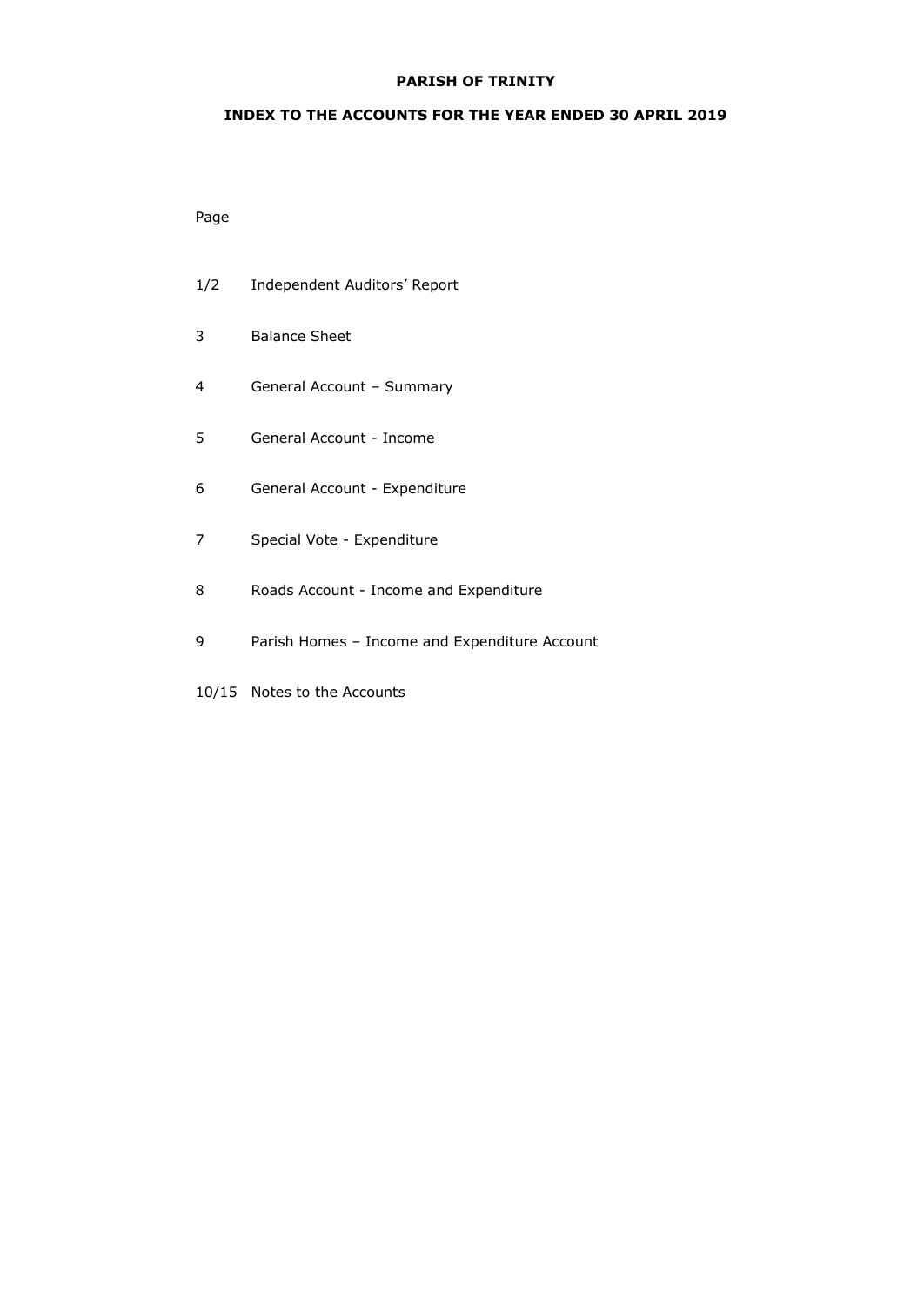

95-97 Halkett Place St. Helier, Jersey Channel Islands JE1 1BX

#### **INDEPENDENT AUDITORS' REPORT TO THE PRINCIPALS AND ELECTORS OF THE PARISH OF TRINITY**

## **Opinion**

We have audited the accounts of the Parish of Trinity (the "Parish") for the year ended 30 April 2019 which comprise the Balance Sheet, General Account Summary, General Income and Expenditure Accounts, the Roads Income and Expenditure Account, the Parish Homes Income and Expenditure Account and notes to the accounts, including a summary of significant accounting policies. The accounts have been prepared in accordance with the accounting policies set our therein.

In our opinion, the accounts for the year ended 30 April 2019 have been prepared in accordance with the accounting policies as set out in note 1.

#### **Basis for opinion**

We conducted our audit in accordance with International Standards on Auditing (UK) (ISAs (UK)). Our responsibilities under those standards are further described in the Auditor's responsibilities for the audit of the accounts section of our report. We are independent of the Parish in accordance with the ethical requirements that are relevant to our audit of the accounts in the UK, including the FRC's [Ethical Standard,](https://library.cch.co.uk/apbes2016r1) and we have fulfilled our other ethical responsibilities in accordance with these requirements. We believe that the audit evidence we have obtained is sufficient and appropriate to provide a basis for our opinion.

#### **Conclusions relating to going concern**

We have nothing to report in respect of the following matters in relation to which the ISAs (UK) require us to report to you where:

- The Connétable's use of the going concern basis of accounting in the preparation of the accounts is not appropriate; or
- The Connétable has not disclosed in the accounts any identified material uncertainties that may cast significant doubt about the Parish's ability to continue to adopt the going concern basis of accounting for a period of at least twelve months from the date when the accounts are authorised for issue.

#### **Other information**

The Connétable is responsible for the other information presented with the accounts. Our opinion on the accounts does not cover the other information and we do not express any form of assurance conclusion thereon. In connection with our audit of the accounts, our responsibility is to read the other information and, in doing so, consider whether the other information is materially inconsistent with the accounts or our knowledge obtained in the audit or otherwise appears to be materially misstated. If we identify such material inconsistencies or apparent material misstatements, we are required to determine whether there is a material misstatement in the accounts or a material misstatement of the other information. If, based on the work we have performed, we conclude that there is a material misstatement of this other information, we are required to report that fact.

We have nothing to report in this regard.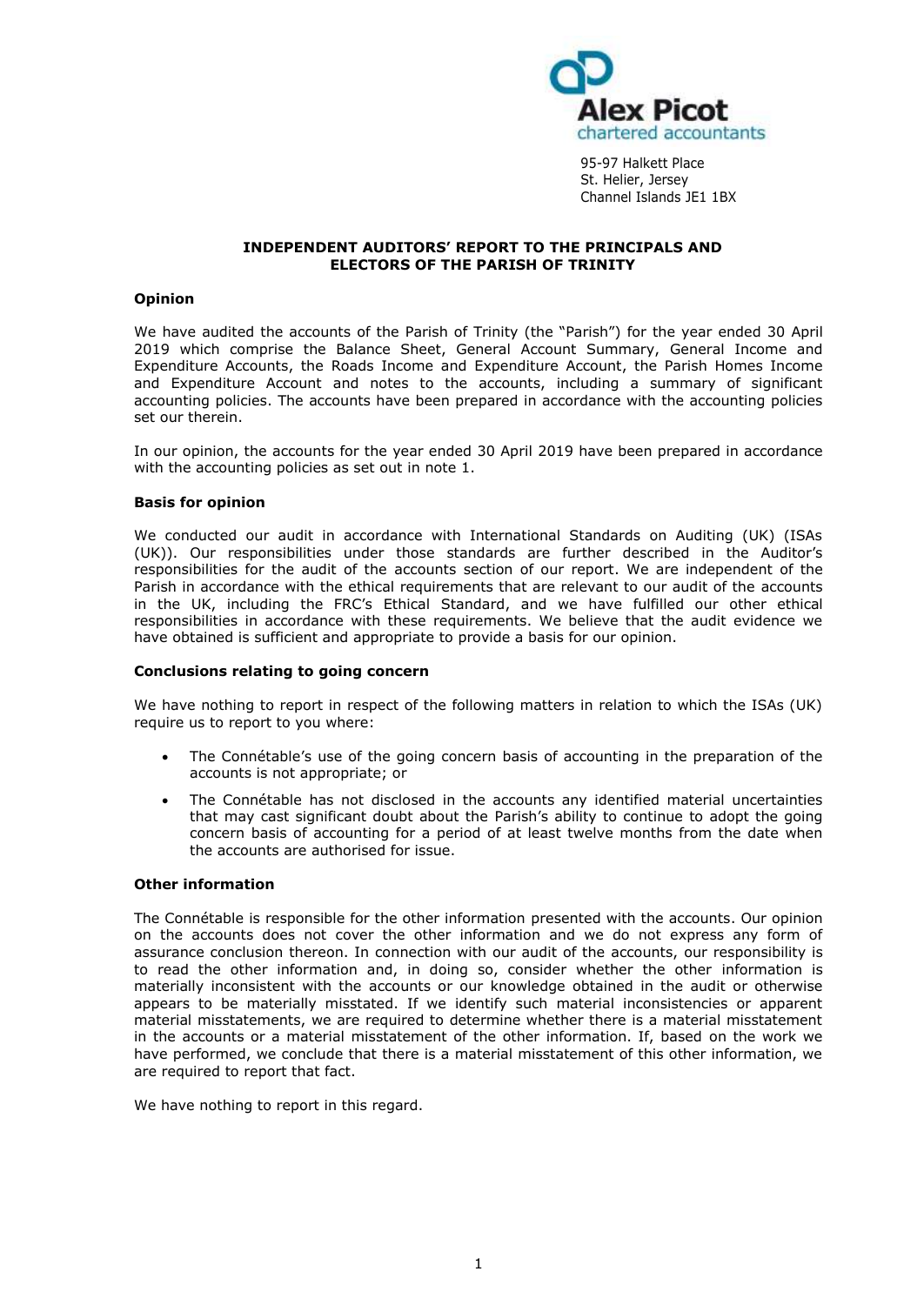

#### **INDEPENDENT AUDITORS' REPORT TO THE PRINCIPALS AND ELECTORS OF THE PARISH OF TRINITY (CONTINUED)**

#### **Responsibilities of the Connétable**

The Connétable is responsible for the preparation of the accounts in accordance with applicable law and the Parish's own accounting policies. In preparing these accounts the Connétable is required to select suitable accounting policies and apply them consistently, make judgements and estimates that are reasonable and prudent and prepare the accounts on the going concern basis unless it is inappropriate to assume that the Parish will continue in operation.

The Connétable is responsible for keeping proper accounting records which show with reasonable accuracy at any time the financial position of the Parish. The Connétable, together with the Procureurs du Bien Public, is also responsible for safeguarding the assets of the Parish and hence for taking reasonable steps for the prevention and detection of fraud and other irregularities.

In preparing the accounts, the Connétable is responsible for assessing the Parish's ability to continue as a going concern, disclosing, as applicable, matters related to going concern and using the going concern basis of accounting.

#### **Auditor's responsibilities for the audit of the accounts**

Our objectives are to obtain reasonable assurance about whether the accounts as a whole are free from material misstatement, whether due to fraud or error, and to issue an auditor's report that includes our opinion. Reasonable assurance is a high level of assurance, but is not a guarantee that an audit conducted in accordance with ISAs (UK) will always detect a material misstatement when it exists. Misstatements can arise from fraud or error and are considered material if, individually or in the aggregate, they could reasonably be expected to influence the economic decisions of users taken on the basis of these accounts.

A further description of our responsibilities for the audit of the accounts is located on the Financial Reporting Council's website at: [www.frc.org.uk/auditorsresponsibilities.](www.frc.org.uk/auditorsresponsibilities) This description forms part of our auditor's report.

#### **Use of our report**

This report is made solely to the principals and electors of the Parish, as a body. Our audit work has been undertaken so that we might state to the Parish's principals and electors those matters we are required to state to them in an auditor's report and for no other purpose. To the fullest extent permitted by law, we do not accept or assume responsibility to anyone other than the Parish and the principals and electors of that Parish as a body, for our audit work, for this report, or for the opinions we have formed.

Alex Picot 11 July 2019 **Chartered Accountants**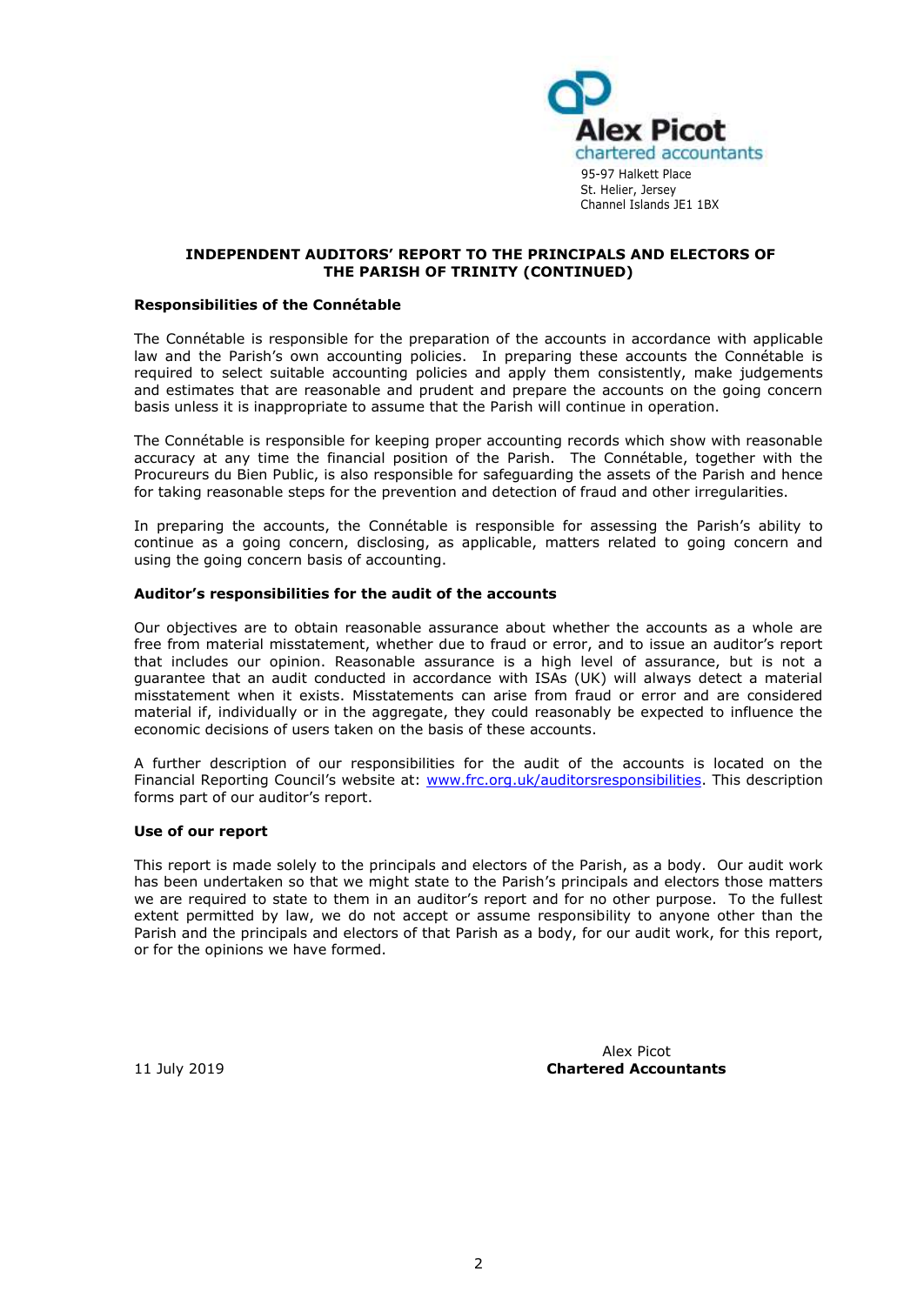## **BALANCE SHEET**

## **FOR THE YEAR ENDED 30 APRIL 2019**

| 2018<br>£<br><b>Restated</b>     |                                                                                     | <b>Notes</b> | £                                | 2019                   | £ |
|----------------------------------|-------------------------------------------------------------------------------------|--------------|----------------------------------|------------------------|---|
|                                  | <b>Fixed assets</b>                                                                 |              |                                  |                        |   |
| 3,940,998<br>6,427,995           | Freehold property<br>First Time Buyer Homes - deferred consideration                | 3<br>2(a)    |                                  | 3,846,238<br>6,291,329 |   |
| 10,368,993                       |                                                                                     |              |                                  | 10,137,567             |   |
| 1,748,731<br>12,004<br>1,760,735 | <b>Current assets</b><br>Cash at bank and in hand<br>Debtors, prepayments and other |              | 2,161,784<br>25,199<br>2,186,983 |                        |   |
| 118,523<br>118,523               | Creditors: Amounts due within one year<br>Sundry creditors and accruals             | 4            | 89,030<br>89,030                 |                        |   |
| 1,642,212                        | <b>Net current assets</b>                                                           |              |                                  | 2,097,953              |   |
| (43, 475)                        | Income received in advance<br>Driving license receipts carried forward              |              |                                  | (90, 125)              |   |
| £11,967,730                      | <b>Net assets</b>                                                                   |              |                                  | £12,145,395            |   |
|                                  | <b>Representing:</b>                                                                |              |                                  |                        |   |
| 23,731                           | <b>Specific dons</b>                                                                | 5            |                                  | 23,748                 |   |
| 847,947                          | <b>General reserve</b>                                                              |              |                                  | 874,549                |   |
| 700,000                          | <b>Contingency reserve</b>                                                          | 6            |                                  | 700,000                |   |
| $\overline{\phantom{a}}$         | Vehicle reserve                                                                     |              |                                  | 5,000                  |   |
| 9,044,657                        | <b>First Time Buyer Homes reserve</b>                                               | 2(c)         |                                  | 9,076,138              |   |
| 431,855                          | <b>Homes Capital Reserve</b>                                                        | 7            |                                  | 431,855                |   |
| 919,540                          | <b>Homes reserve</b>                                                                |              |                                  | 1,034,105              |   |
| £11,967,730                      |                                                                                     |              |                                  | £12,145,395            |   |

#### P B LE SUEUR

............................................ Connétable

11 JULY 2019

............................................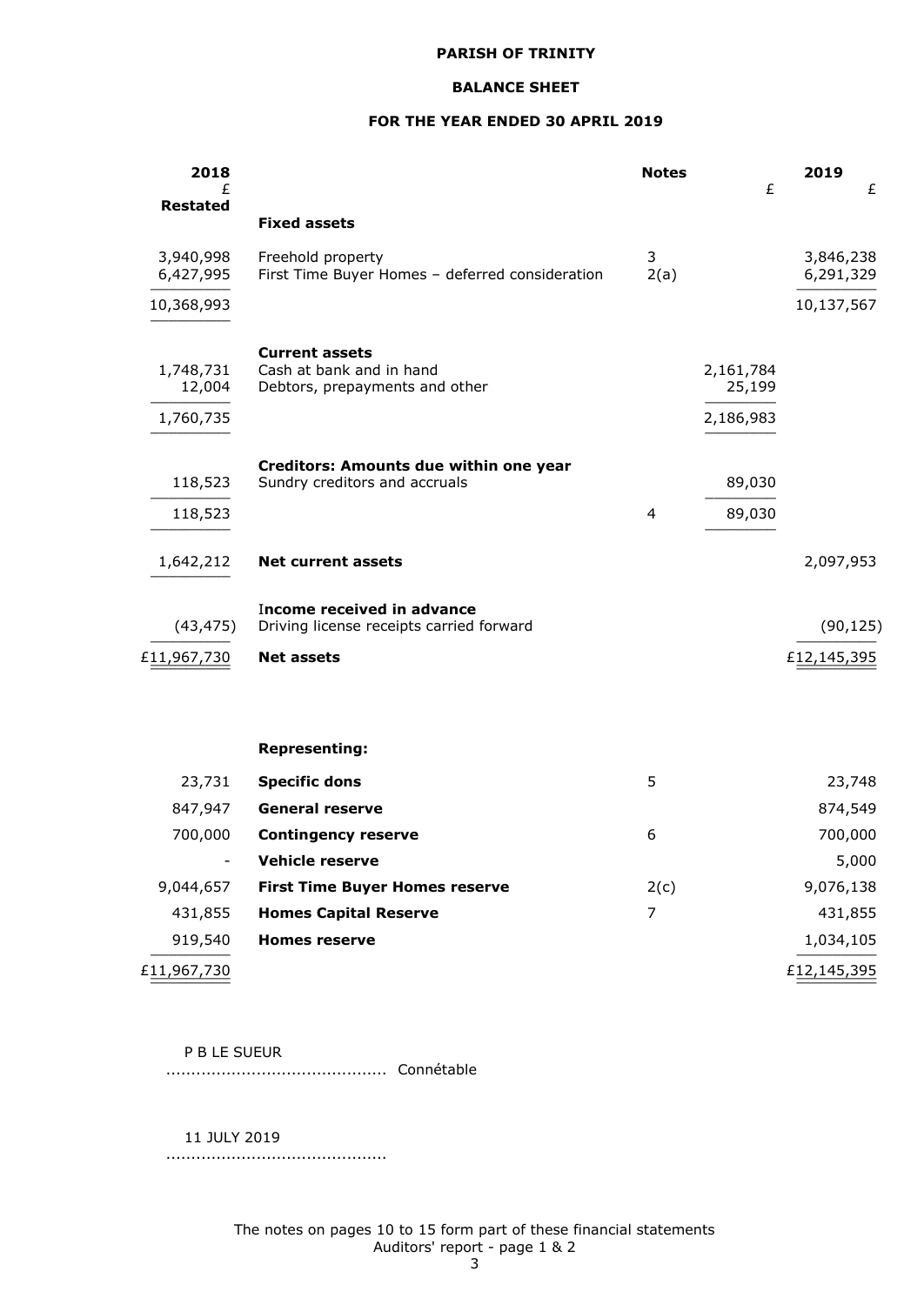## **GENERAL ACCOUNT SUMMARY**

## **FOR THE YEAR ENDED 30 APRIL 2019**

| 2018<br>£            |                                                                   | <b>Notes</b> | 2019<br>£            |
|----------------------|-------------------------------------------------------------------|--------------|----------------------|
| 522,709<br>(507,198) | Income for the year (page 5)<br>Expenditure for the year (page 6) |              | 525,070<br>(497,993) |
| 15,511               |                                                                   |              | 27,077               |
| (11, 748)            | Special vote expenditure (page 7)                                 |              | (53,760)             |
| 18,498               | Roads accounts surplus (page 8)                                   |              | 53,285               |
| 22,261               | Net operating surplus/(deficit) for the year                      |              | 26,602               |
| 3,325,030            | First time buyer homes realised gain                              | 2(b)         | 43,334               |
| (3,325,030)          | Transfer to first time buyer homes reserve                        | 2(c)         | (43, 334)            |
| 825,686              | Balance brought forward                                           |              | 847,947              |
| £847,947             |                                                                   |              | £874,549             |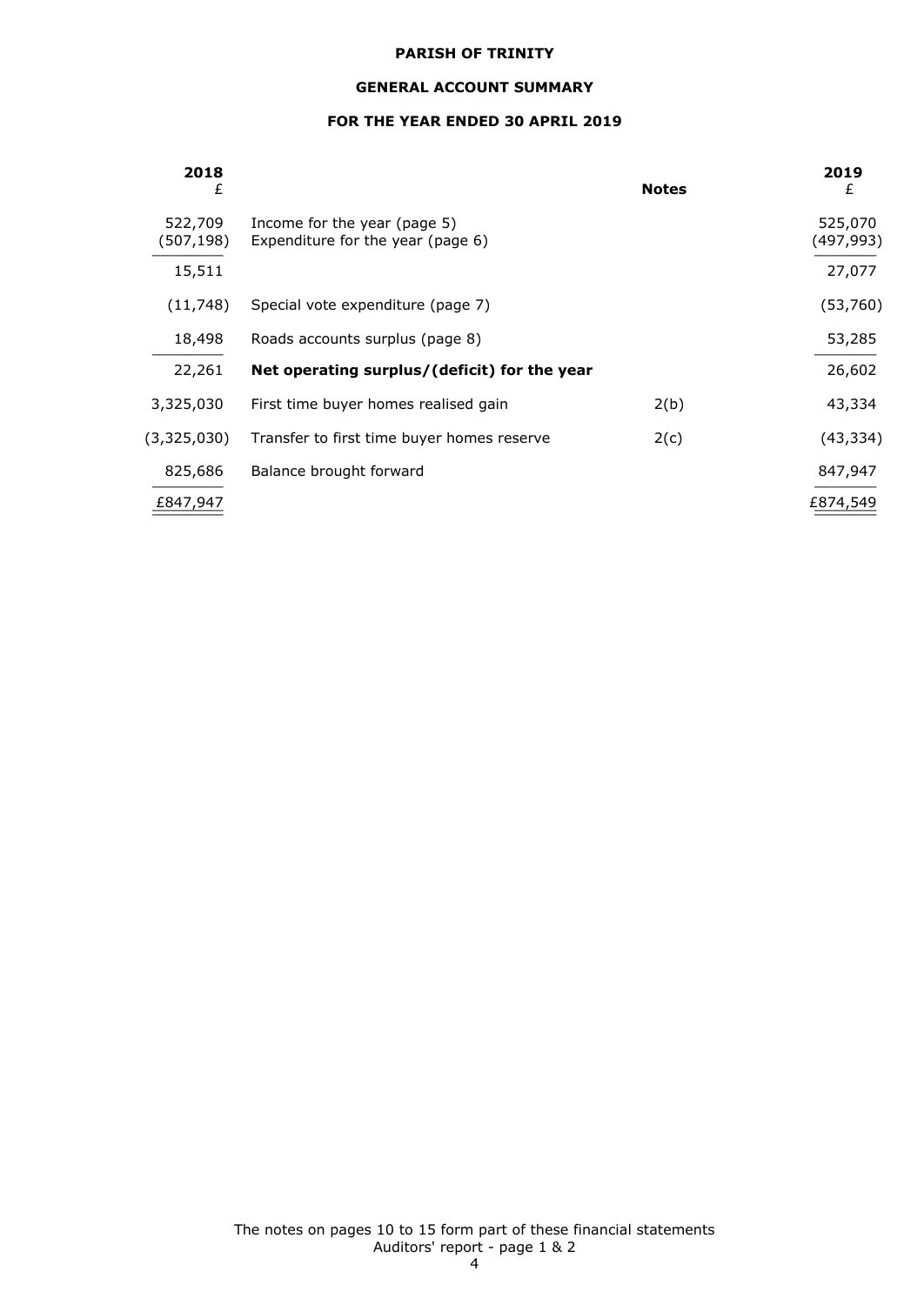## **GENERAL ACCOUNT - INCOME**

## **FOR THE YEAR ENDED 30 APRIL 2019**

| 2018                 |                                                        | <b>Notes</b> |                      | 2019    |
|----------------------|--------------------------------------------------------|--------------|----------------------|---------|
| £                    |                                                        |              | £                    | £       |
| 859,717<br>(361,121) | Parish rates<br>Less: contribution to Island wide rate |              | 821,793<br>(366,926) |         |
| 498,596              |                                                        | 8            |                      | 454,867 |
| 1,294                | Sundry receipts - property searches                    |              | 1,790                |         |
| 740                  | Sundry trading permits                                 |              | 575                  |         |
| 8,114                | Hire of parish hall                                    |              | 8,143                |         |
| 8,505                | Sundry rents and concessions                           |              | 8,505                |         |
| 562                  | Welfare administration charges                         |              | 663                  |         |
| 362                  | Bank deposit interest                                  |              | 803                  |         |
| 2,460                | Dog licences                                           |              | 2,410                |         |
| 2,076                | Other income                                           |              | 2,314                |         |
|                      | Transfer from Homes Account                            |              | 45,000               |         |
| 24,113               |                                                        |              |                      | 70,203  |
|                      |                                                        |              |                      |         |

 $\underline{F522,709}$   $\underline{F525,070}$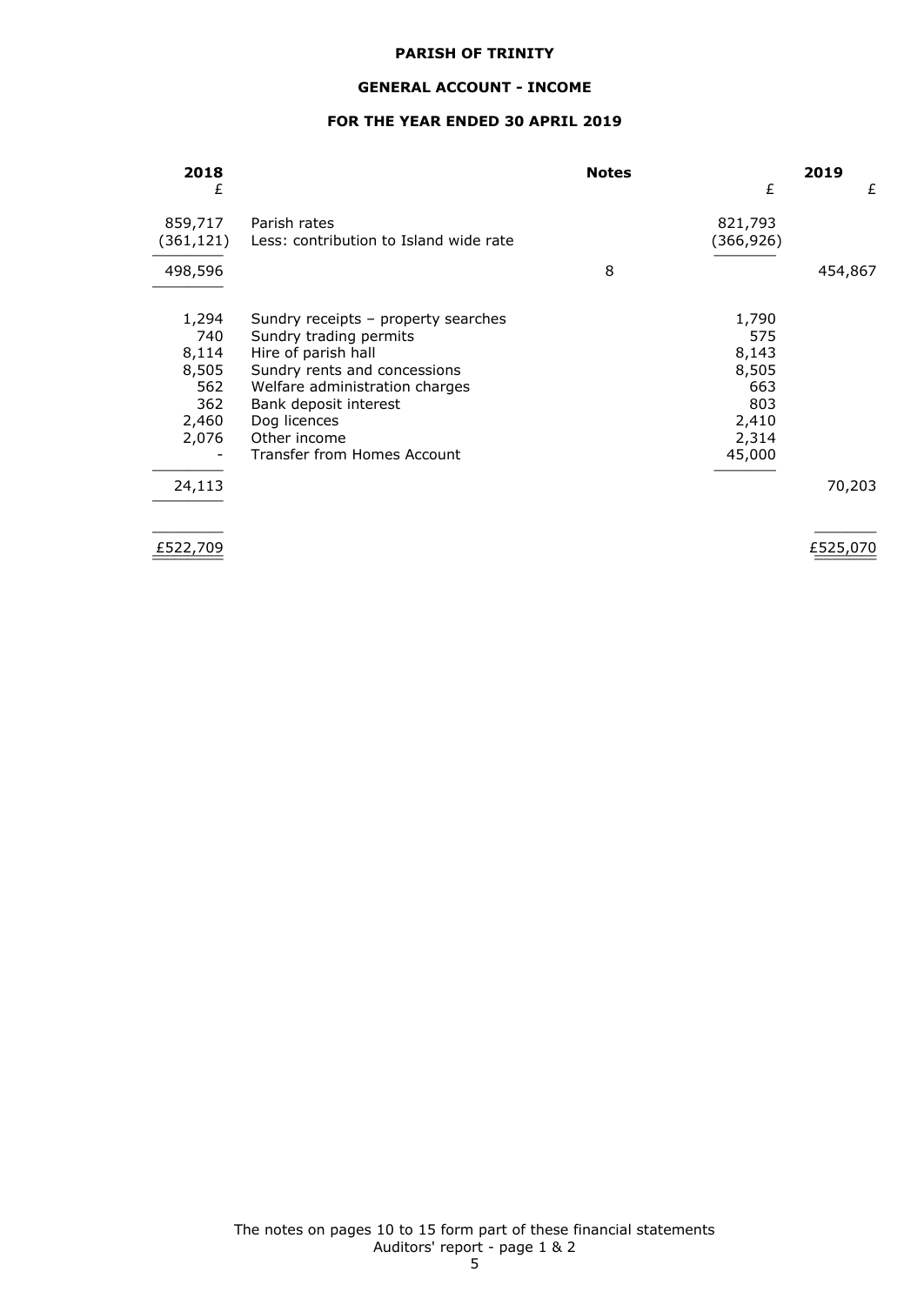## **PARISH OF TRINITY GENERAL ACCOUNT – EXPENDITURE FOR THE YEAR ENDED 30 APRIL 2019**

| 2018               | <b>Notes</b>                                              | 2018/19<br><b>Estimates</b> | 2018/19<br><b>Actual</b> |
|--------------------|-----------------------------------------------------------|-----------------------------|--------------------------|
| £                  | <b>Administration</b>                                     | £                           | £                        |
| 53,863             | Office salaries and social security                       | 55,500                      | 58,221                   |
| 2,850              | Assessment committee expenses                             | 3,000                       | 3,100                    |
| 11,162             | Comité des Connétables Expenses                           | 18,500                      | 13,027                   |
| 7,000              | Audit                                                     | 7,500                       | 7,500                    |
| 11,500             | Accountancy                                               | 13,000                      | 12,961                   |
| 6,613              | Legal and professional fees                               | 6,000                       | 17,208                   |
| 2,583              | Advertising                                               | 4,000                       | 3,371                    |
| 2,944              | Printing, stationery and publications                     | 4,000                       | 6,044                    |
| 4,721              | Caretaker's wages and social security                     | 6,000                       | 6,210                    |
| 4,674              | Insurance and motor vehicle insurance                     | 5,500                       | 5,263                    |
| 1,740              | Heat, light and water                                     | 3,000                       | 4,040                    |
| 5,061<br>8,886     | Telephone and postage<br>Repairs and maintenance          | 6,000<br>10,000             | 6,090                    |
| 3,524              | Computer expenses                                         | 6,000                       | 4,267<br>3,080           |
| 2,937              | Bank charges                                              | 3,500                       | 3,630                    |
| 5,343              | Sundry expenses                                           | 6,000                       | 5,638                    |
|                    | Connétable extraordinary expenses                         | 1,000                       |                          |
| 135,401            |                                                           | 158,500                     | 159,650                  |
|                    | <b>Trésor</b>                                             |                             |                          |
| 36,325             | Wages, social security and Church maintenance             | 13,000                      | 8,475                    |
|                    | <b>Church</b>                                             |                             |                          |
| 5,644              | Maintenance                                               | 5,000                       | 4,148                    |
| 3,424              | Insurance                                                 | 4,000                       | 3,515                    |
| 9,068              |                                                           | 9,000                       | 7,663                    |
| 6,154              | <b>Rectory</b><br>Repairs                                 | 5,000                       | 2,045                    |
| 1,114              | Insurance                                                 | 1,500                       | 1,235                    |
| 7,268              |                                                           | 6,500                       | 3,280                    |
|                    | Welfare                                                   |                             |                          |
| 13,830             | Welfare payments<br>9                                     |                             | 13,250                   |
| (13, 830)          | Less: Contributions from Income Support                   |                             | (13, 250)                |
|                    |                                                           |                             |                          |
|                    | <b>Charities and grants</b>                               |                             |                          |
| 11,200             | 14<br>Charitable grants                                   | 12,000                      | 12,000                   |
| 1,669              | Sundry charitable donations                               | 1,000                       | 1,075                    |
| 2,285              | Senior Citizens outings                                   | 3,000                       | 2,513                    |
| 18,000             | Contribution to Youth Worker                              | 18,000                      | 17,750                   |
| 5,000              | Ebenezer Chapel                                           | 5,000                       | 5,000                    |
| 38,154             |                                                           | 39,000                      | 38,338                   |
|                    | <b>Honorary Police</b>                                    |                             |                          |
| 47,558             | Honorary Police expenses                                  | 25,000                      | 15,066                   |
|                    | Transfer to vehicle reserve                               | 5,000                       | 5,000                    |
| 5,348              | Insurance                                                 | 6,000                       | 6,145                    |
| 52,906             |                                                           | 36,000                      | 26,211                   |
|                    | <b>External services</b><br>Contribution to Roads Account | 135,000                     |                          |
| 120,000<br>107,101 | Refuse collection                                         | 113,000                     | 135,000<br>117,630       |
| 975                | Riley Field maintenance                                   | 3,000                       | 1,746                    |
| 228,076            |                                                           | 251,000                     | 254,376                  |
|                    |                                                           |                             |                          |
| £507,198           | General account expenditure for the year                  | £513,000                    | £497,993                 |
|                    |                                                           |                             |                          |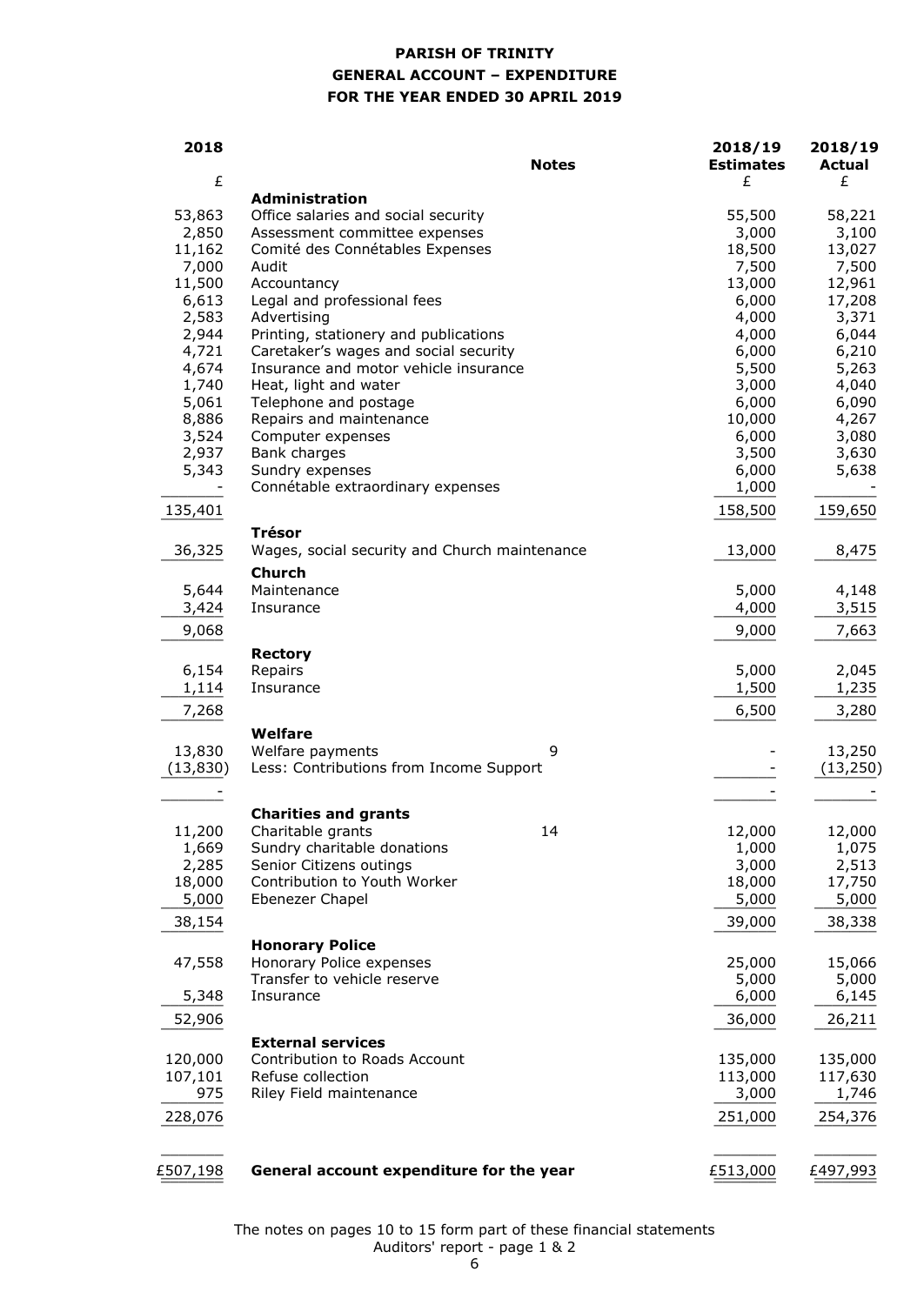## **PARISH OF TRINITY SPECIAL VOTE EXPENDITURE FOR THE YEAR ENDED 30 APRIL 2019**

| 2018    |                                       | 2018/19<br><b>Estimates</b> | 2018/19<br><b>Actual</b> |
|---------|---------------------------------------|-----------------------------|--------------------------|
| £       |                                       | £                           | £                        |
| 11,748  | Hall refurbishment                    |                             |                          |
|         | General office alterations            | 10,060                      | 12,493                   |
|         | <b>Trinity Church</b>                 | 32,600                      | 25,255                   |
|         | <b>GDPR Compliance</b>                | 10,000                      | 2,951                    |
|         | Disabled access                       | 8,000                       | 3,061                    |
|         | Replacement mower                     | 12,000                      | 10,000                   |
| £11,748 | Special vote expenditure for the year | £72,660                     | £53,760                  |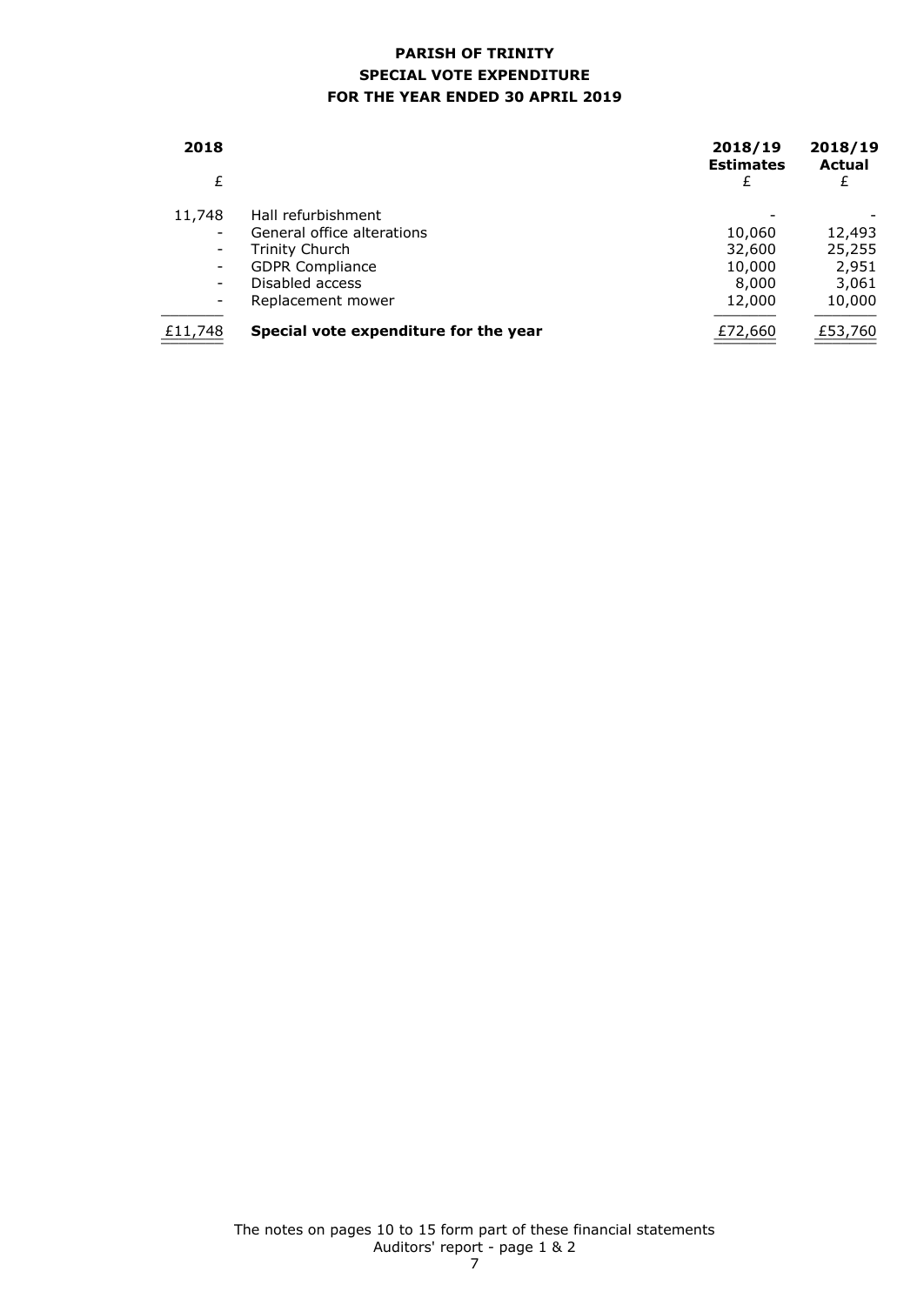# **PARISH OF TRINITY ROADS – INCOME AND EXPENDITURE ACCOUNT**

## **FOR THE YEAR ENDED 30 APRIL 2019**

| 2018<br>£ |                                                  | £       | 2019<br>£ |
|-----------|--------------------------------------------------|---------|-----------|
|           | <b>Income</b>                                    |         |           |
| 120,000   | Transfer from General Fund                       | 135,000 |           |
| 973       | Police fines (proportion retained by the Parish) | 809     |           |
| 200       | Branchage fines                                  | 35      |           |
| 995       | Firearms certificates                            | 680     |           |
| 13,979    | Driving licences                                 | 14,430  |           |
| 8,443     | Sundry receipts                                  | 280     |           |
| 144,590   |                                                  |         | 151,234   |
|           | <b>Expenditure</b>                               |         |           |
| 66,340    | Repairs and improvements                         | 30,671  |           |
| 29,069    | Wages and social security                        | 36,494  |           |
| 30,683    | Sundry expenses                                  | 30,784  |           |
| 126,092   |                                                  |         | 97,949    |
|           |                                                  |         |           |
| £18,498   | Roads accounts surplus                           |         | £53,285   |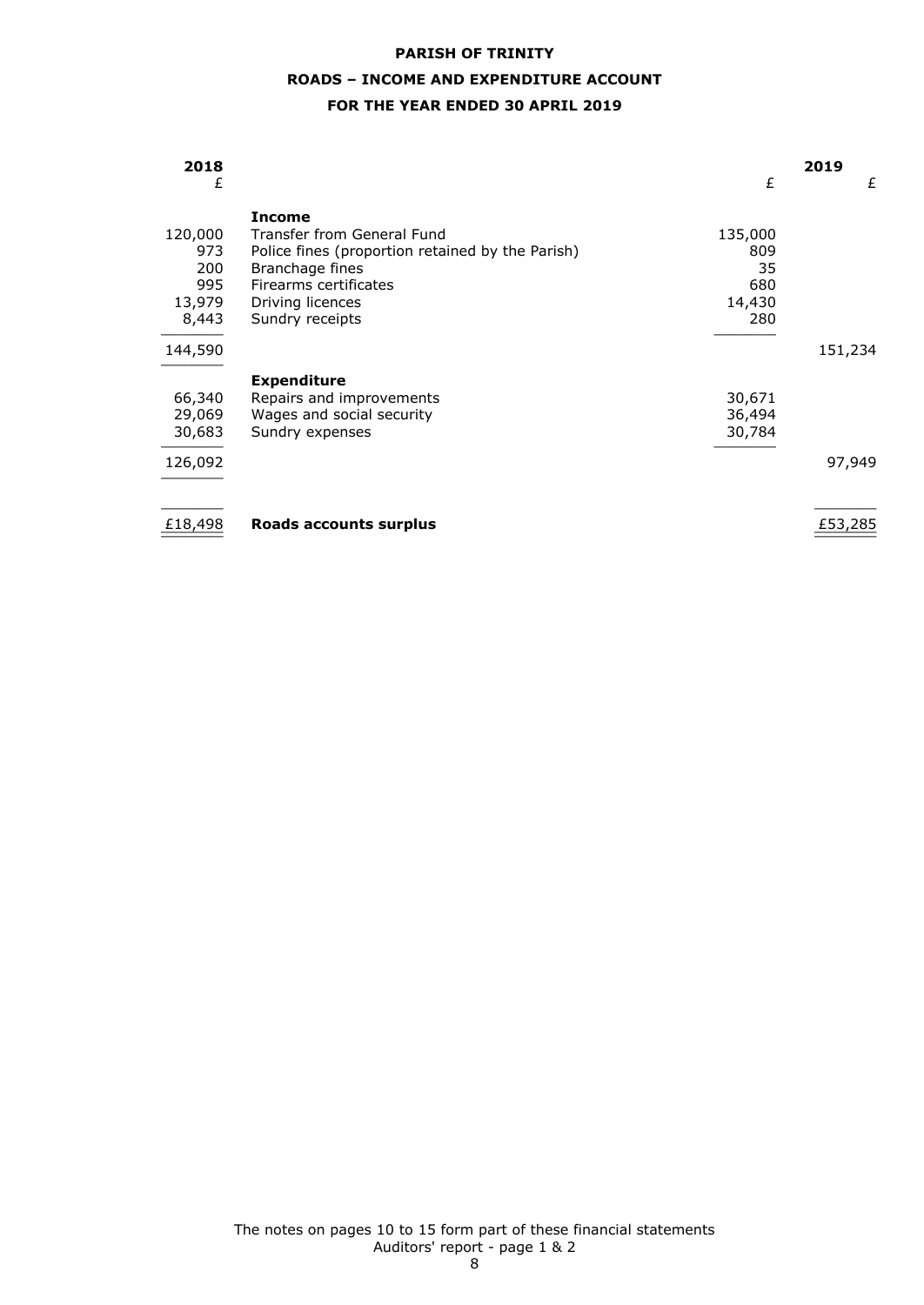# **PARISH OF TRINITY PARISH HOMES INCOME AND EXPENDITURE ACCOUNT FOR THE YEAR ENDED 30 APRIL 2019**

| 2018<br>£                                                           |                                                                                                                                                                                                                                    | £                                                            | 2019<br>£  |
|---------------------------------------------------------------------|------------------------------------------------------------------------------------------------------------------------------------------------------------------------------------------------------------------------------------|--------------------------------------------------------------|------------|
| 314,436                                                             | <b>Income</b><br>Rents receivable                                                                                                                                                                                                  |                                                              | 319,023    |
| 32,334<br>3,472<br>556<br>25,895<br>212<br>94,760<br>4,963<br>1,100 | <b>Expenditure</b><br>States Ioan interest<br>Insurance<br>Electricity and water<br>Maintenance<br>Bank charges<br>Depreciation on freehold property<br>Rates<br>Legal and professional fees<br><b>Transfer to General Account</b> | 4,405<br>1,070<br>54,429<br>153<br>94,760<br>4,641<br>45,000 |            |
| 163,292                                                             |                                                                                                                                                                                                                                    |                                                              | 204,458    |
| 151,144                                                             | Surplus for the year                                                                                                                                                                                                               |                                                              | 114,565    |
| 768,396                                                             | Balance brought forward                                                                                                                                                                                                            |                                                              | 919,540    |
| £919,540                                                            |                                                                                                                                                                                                                                    |                                                              | £1,034,105 |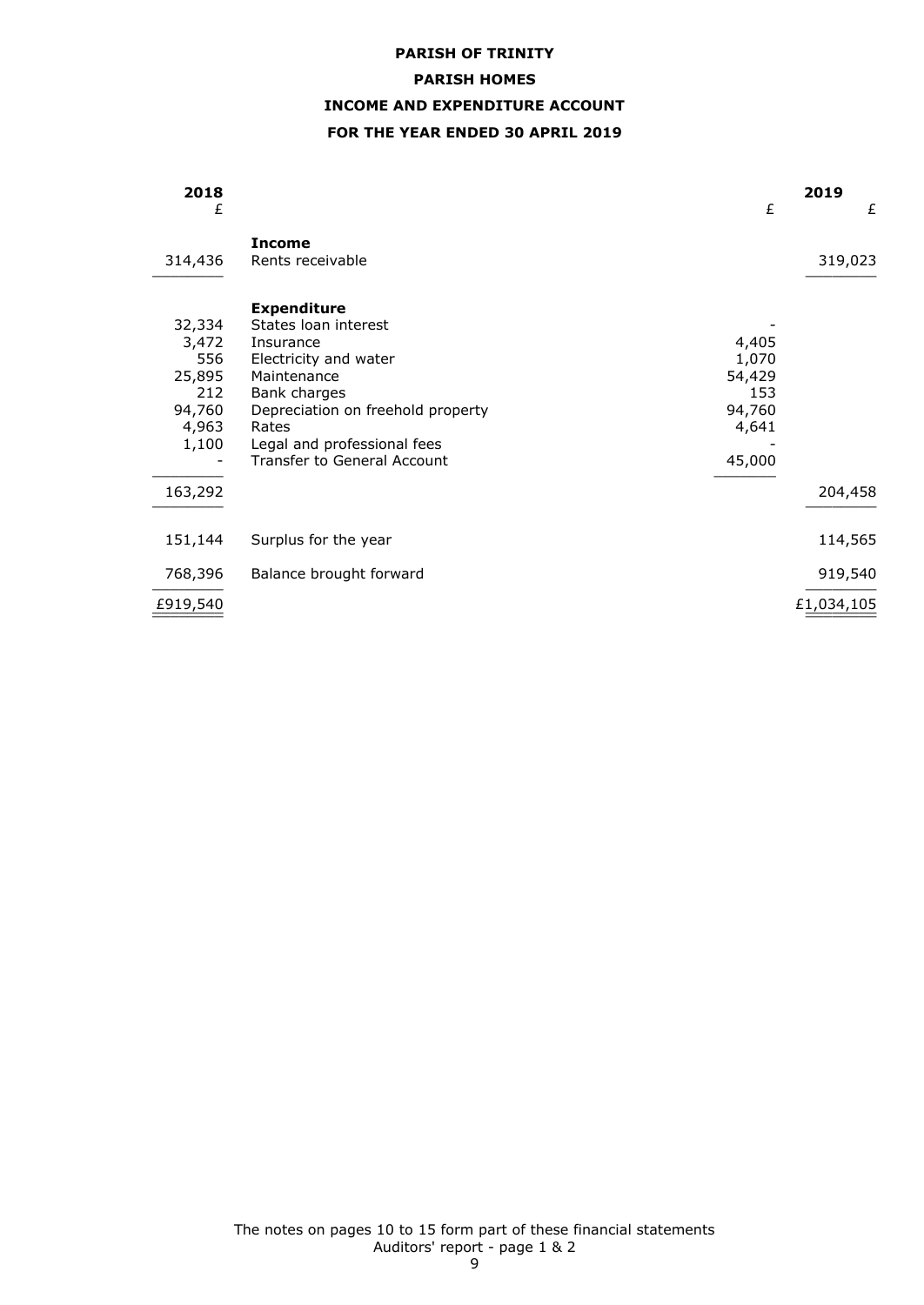# **PARISH OF TRINITY NOTES TO THE ACCOUNTS FOR THE YEAR ENDED 30 APRIL 2019**

## 1. **ACCOUNTING POLICIES**

#### 1.1 **Basis of accounting**

The accounts have been prepared under the historical cost convention, and in accordance with accounting policies selected by the Parish. A selection of the more important accounting policies, which have been applied consistently, is set out below.

#### 1.2 **Income and expenditure**

Parish rates are brought into account on a receipts basis. Interest received and paid is accounted for on an accruals basis. All other income is brought into account on an accruals basis with the exception of certain licence income which is credited to the general account when received. The prepaid element of driving licences for licences issued for 10 years is carried forward over the period with an annual transfer to the general account being made in each year.

#### 1.3 **Fixed assets**

- a) Land and buildings relating to the properties constructed and held for rent by the Parish have been capitalised and carried in the balance sheet at depreciated cost. Depreciation is provided on these properties at 2% per annum. The general repairs and maintenance to buildings is charged to the Income and Expenditure Accounts in the year of expenditure.
- b) All other land and buildings owned by the Parish are not included in the main Parish Balance Sheet.
- c) Sundry other assets are charged to the Income and Expenditure Account in the year of expenditure.

#### 1.4 **Homes Development**

For purposes of clarity a separate balance sheet and income and expenditure account were previously prepared for the Retirement Homes Developments on the basis that the project was intended to be self-funding. At the assembly held on 19 July 2018 it was agreed that the results of the Parish Homes should be combined with those of the Parish as it had been shown that the Parish did not subsidise the project.

#### 1.5 **Contingency reserve**

The Parish has set aside funds in a contingency reserve to fund unforeseen expenditure and exceptional items which may arise from time to time. The current balance in the contingency reserve is shown in note 6.

#### 1.6 **Motor Vehicle reserve**

At a Parish Assembly held on 13 July 2018 the Parish established a motor vehicle reserve fund.

#### 1.7 **Borrowing costs**

Borrowing costs directly attributable to the construction of an asset that necessarily takes a substantial period of time to get ready for its intended use or sale are capitalised as part of the cost of the asset. All other borrowing costs are expensed in the period in which they occur. Borrowing costs consist of interest and any other costs that the Parish incurs in connection with the borrowing of funds.

### 1.8 **First Time Buyer Homes**

## Revenue recognition

Revenue is recognised in the accounts on an accruals basis and is measured at the fair value of the consideration received or receivable, taking into account contractually defined terms of payment and excluding taxes or duty.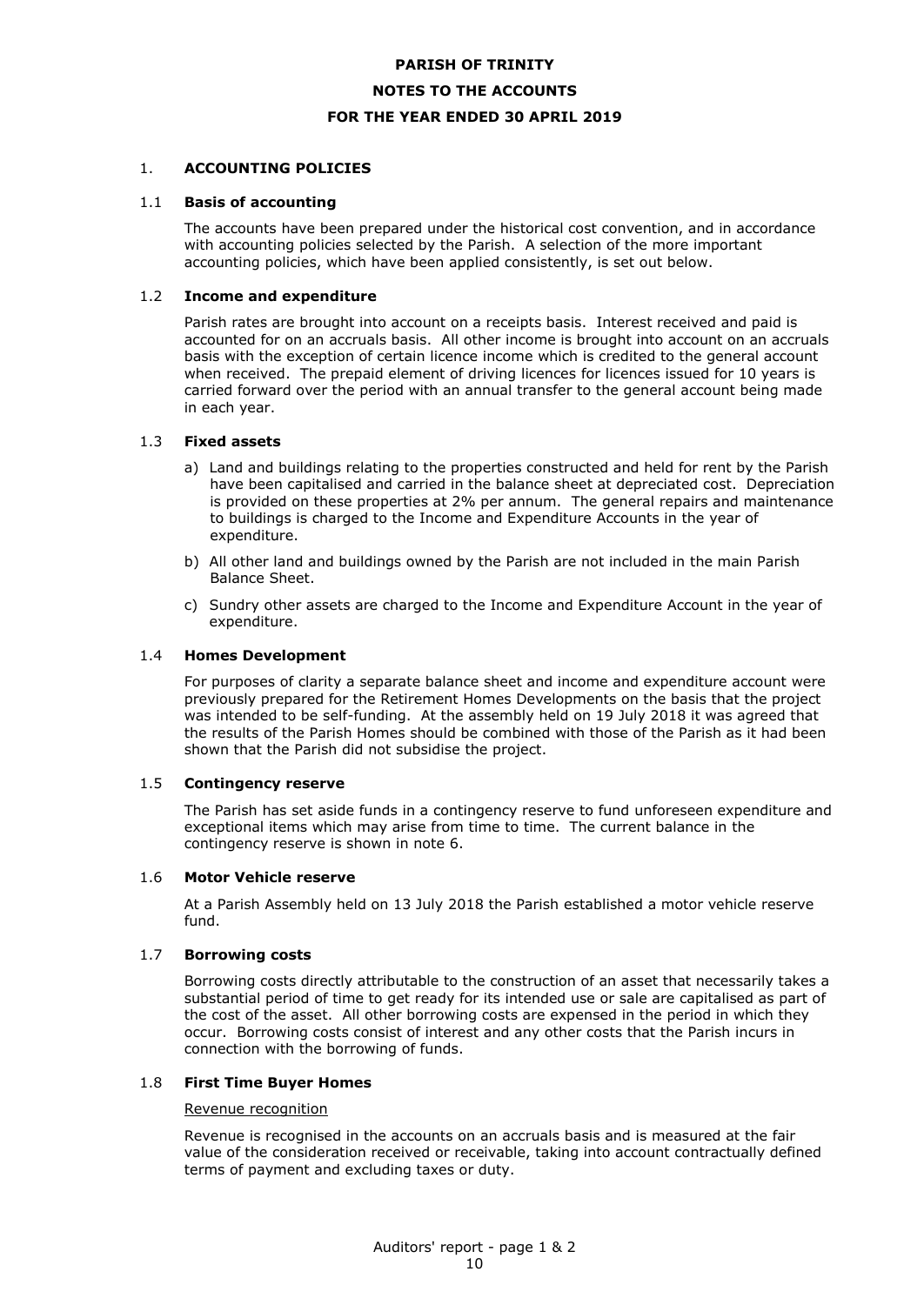#### **NOTES TO THE ACCOUNTS (continued)**

## **FOR THE YEAR ENDED 30 APRIL 2019**

## **1. ACCOUNTING POLICIES (continued)**

#### 1.9 **Significant accounting estimates and uncertainties**

The preparation of the Parish accounts requires the Parish administration to make judgements, estimates and assumptions that affect the reported amounts of revenues, expenses, assets and liabilities at the balance sheet date. However, uncertainty about these assumptions and estimates could result in outcomes that require a material adjustment to the carrying amount of the asset or liability affected in future periods.

The timing and value of the payment of the deferred consideration is uncertain, and is therefore initially recognised at market value at the time of sale of the property to the initial purchaser. Consequently the receivable is not discounted.

## 2. **FIRST TIME BUYER AND RETIREMENT HOME DEVELOPMENTS**

The sales of the properties were made in consideration of the following:

- a) the sum totalling two thirds of the market value, due at the point of legal completion; and
- b) the sum totalling one third of the market value, due upon alienation (any sale, lease, exchange, gift or other transfer of ownership of the property or part thereof) of the property.

The second part of the above consideration has been included in these accounts as a deferred consideration; at the point of alienation, the property is professionally re-valued and any rise/fall in the value of the property is enjoyed/suffered by the Parish in the same proportions. When the receivable becomes due to the Parish, the value over/under the recognised receivable is treated as realised gain/loss, which is then transferred to the First Time Buyer Homes reserve.

#### a) First Time Buyer Homes – deferred consideration

| 2018                                               |                                                                                          | 2019                    |
|----------------------------------------------------|------------------------------------------------------------------------------------------|-------------------------|
| 3,953,326<br>2,474,669<br>$\overline{\phantom{a}}$ | Balance brought forward<br>Due on sale of property<br>Released on alienation of property | 6,427,995<br>(136, 666) |
| £6,427,995                                         | Deferred consideration                                                                   | £6,291,329              |

The deferred consideration consists of the second part of the consideration relating to the sale of the properties.

## b) First Time Buyer Homes – realised gains

| 2018                     |                                                                                                                  | 2019                  |
|--------------------------|------------------------------------------------------------------------------------------------------------------|-----------------------|
| $\overline{\phantom{a}}$ | 7,424,005 Sales consideration<br>$(4,098,975)$ Less: Cost of sales<br>Less: Receivable brought forward (note 2a) | 180,000<br>(136, 666) |
| £3,325,030               | Realised gain                                                                                                    | £43,334               |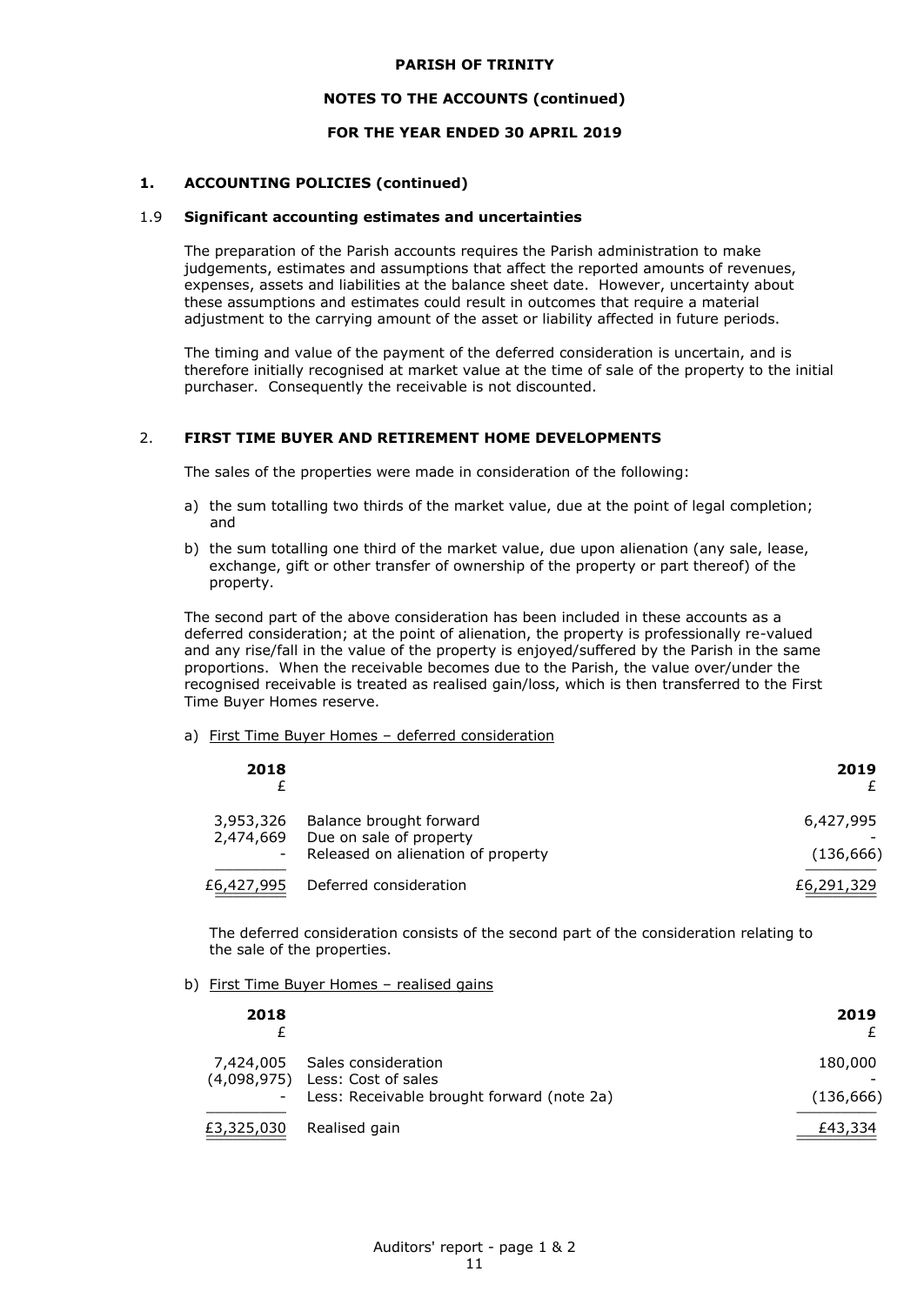#### **NOTES TO THE ACCOUNTS (continued)**

## **FOR THE YEAR ENDED 30 APRIL 2019**

## 2. **FIRST TIME BUYER AND RETIREMENT HOME DEVELOPMENTS (continued)**

c) First Time Buyer Homes – reserve

| 2018                                               |                                                                                                                | 2019                             |
|----------------------------------------------------|----------------------------------------------------------------------------------------------------------------|----------------------------------|
| 5,719,627<br>3,325,030<br>$\overline{\phantom{a}}$ | Balance brought forward<br>Transfer of First Time Buyer Home realised gains (page 4)<br>Late development costs | 9,044,657<br>43,334<br>(11, 853) |
| £9,044,657                                         | Balance carried forward                                                                                        | £9,076,138                       |

The Parish has set up a reserve for the realised gains from the sale of the First Time Buyers Homes.

## 3. **FREEHOLD LAND AND PROPERTY**

|                                   | <b>Maison</b><br>Gallichan<br>£ | <b>Freehold</b><br>Land<br>£ | Phase 1<br><b>Property</b><br>ł. | Phase 2<br><b>Property</b> | Total<br>£ |
|-----------------------------------|---------------------------------|------------------------------|----------------------------------|----------------------------|------------|
| Cost                              |                                 |                              |                                  |                            |            |
| At 1 May 2018<br><b>Additions</b> | 1,124,730                       | 34,863                       | 1,173,890                        | 2,439,379                  | 4,772,862  |
| At 30 April 2019                  | 1,124,730                       | 34,863                       | 1,173,890                        | 2,439,379                  | 4,772,862  |
| <b>Depreciation</b>               |                                 |                              |                                  |                            |            |
| At 1 May 2018                     | 67,183                          |                              | 375,515                          | 389,166                    | 831,864    |
| Charge for the year               | 22,495                          |                              | 23,478                           | 48,787                     | 94,760     |
| At 30 April 2019                  | 89,678                          |                              | 398,993                          | 437,953                    | 926,624    |
| Net book value at 30 April 2019   | £1,035,052                      | £34,863                      |                                  | £774,897 £2,001,426        | £3,846,238 |
| Net book value at 30 April 2018   | £1,057,547                      | £34,863                      |                                  | £798,375 £2,050,213        | £3,940,998 |

The cost of the freehold property comprises building costs, professional fees and finance charges to the date of practical completion. The property known as Les Maisons Cabot comprises a two phase development of retirement homes all of which are available for rent. Maison Gallichan comprises five homes available for rent.

During May 2014 the Parish purchased Field 872, La Rue De Travers, Trinity, Jersey.

The cost of the Retirement Homes buildings (Les Maisons Cabot and Maison Gallichan) is being written off over 50 years commencing in 2003 (Phase 1), 2011 (Phase 2) and 2018 (Maison Gallichan). In the first year of completion a full year's depreciation has been charged.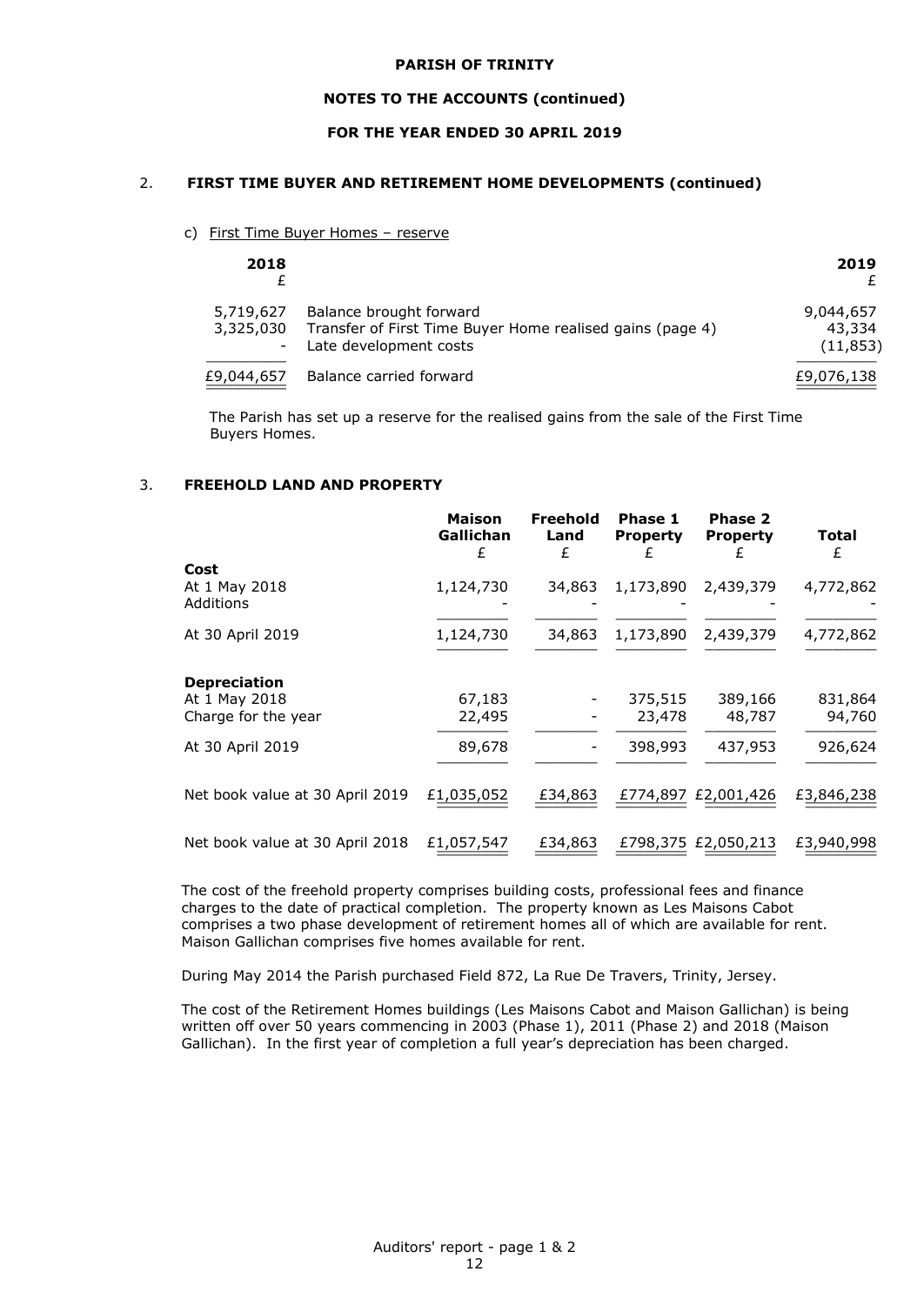## **NOTES TO THE ACCOUNTS (continued)**

## **FOR THE YEAR ENDED 30 APRIL 2019**

## 4. **CREDITORS: AMOUNTS DUE WITHIN ONE YEAR**

| 2018<br>Restated |                                                                                              | 2019<br>£ |
|------------------|----------------------------------------------------------------------------------------------|-----------|
| 66,843<br>51,680 | Accruals and other creditors<br>First Time Buyer and Retirement Homes development retentions | 89,030    |
| £118,523         |                                                                                              | £89,030   |

#### 5. **SPECIFIC DONS**

| 2018<br>£                                |                                                                                    | 2019<br>£                                |
|------------------------------------------|------------------------------------------------------------------------------------|------------------------------------------|
| 3,360<br>6,954<br>13,518<br>350<br>1,445 | Don Barreau<br>Don Cantell-Larbalestier<br>Don Gruchy<br>Don Pinel<br>Don Westaway | 3,368<br>6,958<br>13,521<br>351<br>1,446 |
| 25,627<br>(1,896)                        | Transferred to Retirement Homes Fund                                               | 25,644<br>(1,896)                        |
| £23,731                                  |                                                                                    | £23,748                                  |

## 6. **CONTINGENCY RESERVE**

| 2018    |                          | 2019                |
|---------|--------------------------|---------------------|
| _______ | £700,000 Balance in hand | £700,000<br>_______ |

The Parish has a contingency reserve in case of an unforeseen requirement for funds.

#### 7. **CAPITAL RESERVE**

| 2018 |                          | 2019     |
|------|--------------------------|----------|
|      | £431,855 Capital reserve | £431,855 |

## 8. **RATES**

The Parish rate collected during the year ended 30 April 2019 was charged at 1.00p per quarter. In addition to this an Island Wide rate was charged. This was collected by the Parish and paid over to the States of Jersey.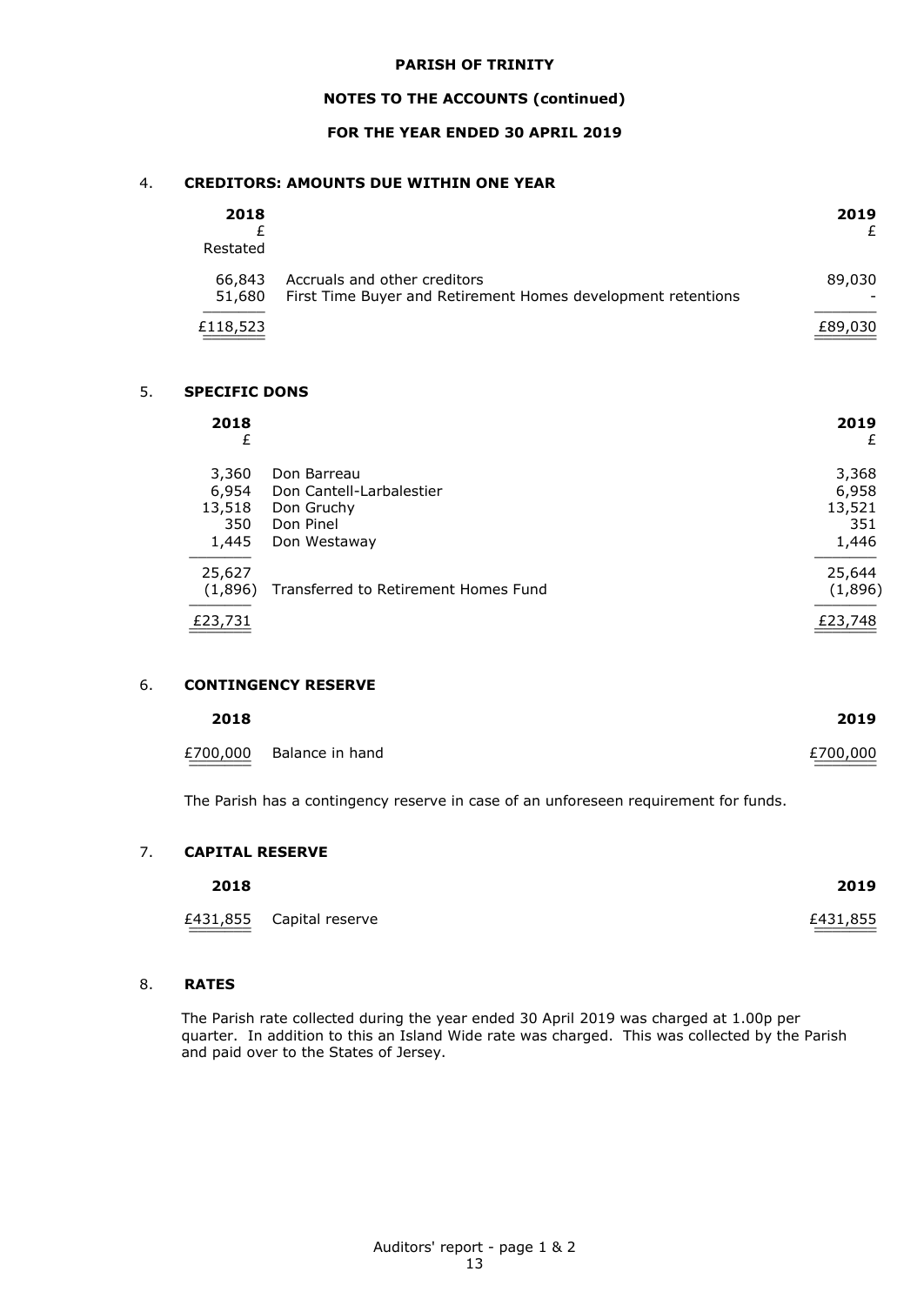### **NOTES TO THE ACCOUNTS (continued)**

## **FOR THE YEAR ENDED 30 APRIL 2019**

## 9. **WELFARE**

With effect from 1 April 2006 the Parish has been able to reclaim all welfare expenditure from the States of Jersey plus an administration fee of 5% (excluding native institutional expenditure). The charge for welfare in the financial statements is therefore nil, and the administration fee shown as income in the general account. In January 2008 welfare was replaced by Income Support with the Parish continuing to fund institutional expenses and reclaiming this from Employment and Social Security. With effect from 1 May 2009 all Income Support and institutional expenditure has been taken over by Employment and Social Security.

## 10. **CONTINGENT LIABILITY**

The Parish of Trinity, along with all the other Parishes, is party to an agreement whereby the Parish has access to certain States of Jersey computer databases. The Parish, along with all of the other Parishes, is liable to pay damages in the event of a security breach which damages have been estimated to total £100,000. This would be divided between the Parishes on a prorata basis. At the date of the signing of these accounts the Connétable is not aware that any such breaches of security have occurred.

## 11. **GOODS AND SERVICES TAX**

The Goods and Services Tax (Jersey) Law 2007 was introduced on 6 May 2008.

The Parish has special treatment under the Goods and Services Tax (Jersey) Regulations 2007 (Regulation 5) as it is a public authority. The Parish is required to be registered for GST.

The majority of the income received by the Parish is from rates levied and is not considered to be a supply in the furtherance of a business. Therefore GST does not apply to the supply of goods by the Parish with the exception of some minor services which are not part of its regulatory function. Article 53 of the Law (Refunds of GST for public sector and other cases) allows for any GST paid by the Parish to be refunded on goods and services which were not supplied for business purposes.

The Parish is therefore not charging GST on the supply of goods and services connected with its regulatory functions but only where it is providing goods and services in completion with commercial concerns.

## 12. **PETANQUE COURT**

During the year a Petanque terrain and pavilion have been constructed in the glebe field behind the Parish Hall. The construction has been fully funded by a grant from the Roy Overland Charitable Trust, accordingly no expense has been recognised in the accounts. The Parish has received £167,586 in respect of the project. In addition, land has been gifted to the Parish by a parishioner in order to allow the creation of a footpath linking the facilities to the first time buyer development and retirement properties.

## 13. **PRIOR YEAR RESTATEMENT**

As explained in note 1.4, the results of the Parish have been combined with those of the Homes Development which were previously shown separately. The restatement has had no effect on the opening reserves balances.